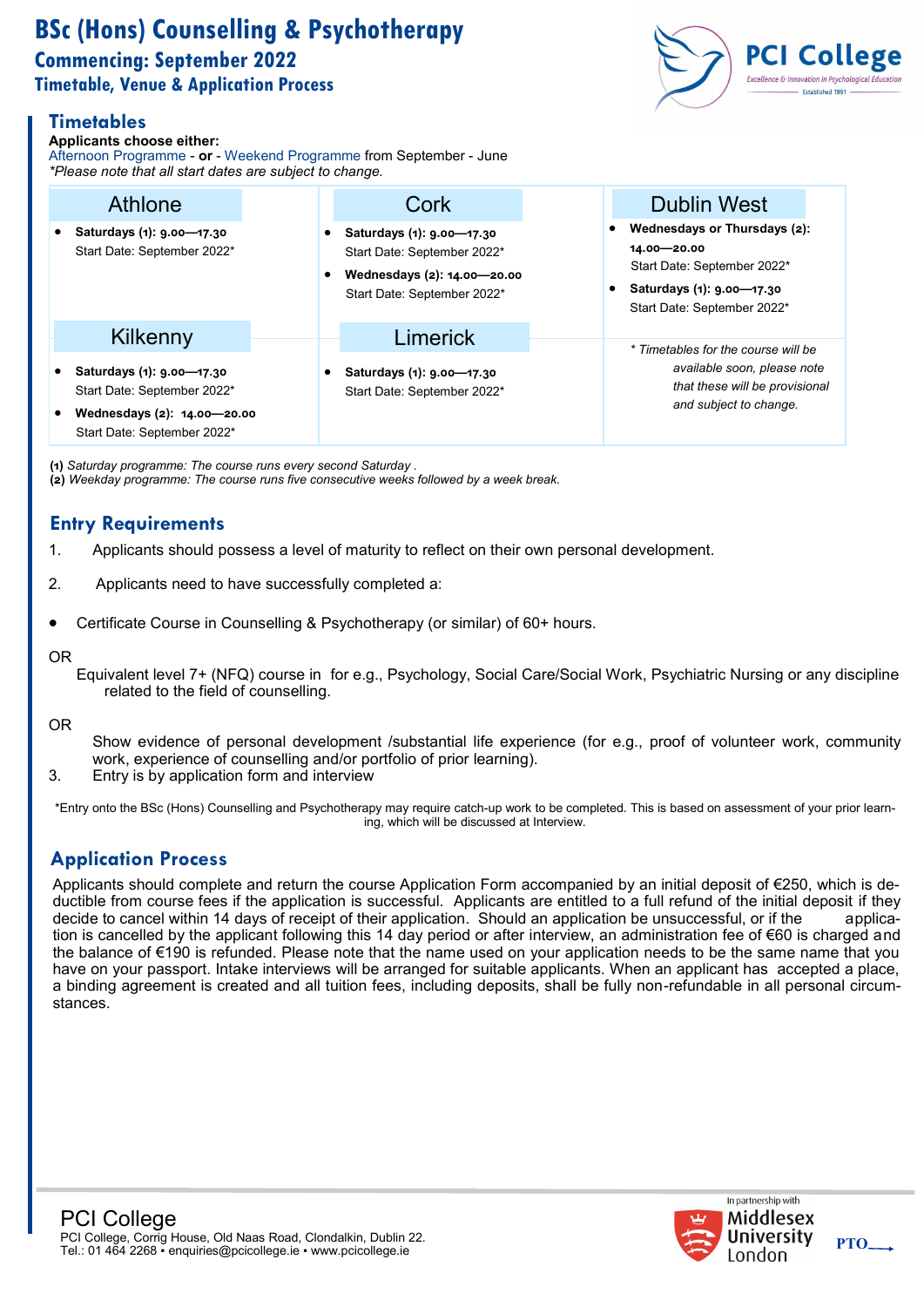

### **Terms & Conditions**

### **Entry Requirements:**

It is the responsibility of the applicant to ensure that he/she fulfils the minimum entry requirements for a chosen course, and to ensure that the chosen course is suitable for his/her needs and level of ability. Once an applicant accepts an offer of a place on the course, he/she agrees to abide by the rules and regulations of the College. If the applicant does not reach the acceptable minimum criteria for the course, PCI College has the right to withdraw them from the course.

### **Language Requirements:**

All candidates are required to satisfy the English language requirement. Candidates whose first language is not English and who are presenting qualifications other than the Leaving Certificate may satisfy the requirement through the completion of the IELTS (International English Language Testing System), or equivalent, on the basis that they obtain a minimum band score of 6, which denotes a very good skill level of English. It should be noted that these are the minimum requirements in English and PCI College may set higher requirements in each case. Please supply proof of ability to meet these language requirements when applying.

#### **Fees:**

Tuition Fees are non-refundable in all personal circumstances. The balance of fees for tuition is payable, in full, before the course commences, or by availing of an agreed PCI College Direct Debit Payment Plan. Tuition Fees do not include costs of Additional Requirements such as Personal Therapy, Supervision and Workshop requirements. Once a student is enrolled on a programme of study, no part of course fees are refundable or transferable. No refund will be made in any circumstances to students who fail to attend classes or who commence a course and subsequently feel that the course does not suit him/her. Students who are having their fees paid or part-paid by a third party, should be fully aware that responsibility for payment of fees and liaison with these bodies rests solely with the student and not with PCI College. The College makes every effort to provide the Programme as described, and to avoid altering course dates, tutors, locations etc. However, should any changes be necessary, you will be notified at the earliest opportunity. All courses run subject to demand and the formation of a viable class cohort. A full refund will be given to all applicants in the event that the class does not proceed.

Where a student receives a refund and chooses to keep the refunded fees on their account, this credit shall only be applicable to programmes within that programme category (e.g. counselling & psychotherapy or CPD). Credit will remain on the students account for a period of two years only from the date of refund.

#### **Student Requirements:**

Students are required to have sufficient IT skills and access to appropriate IT facilities to participate in the course. All students are assigned an individual email address and given access to an online Student Portal. The Portal includes course materials, an online library and College announcements and students are required to upload all written assignments online. Email is the primary communication method of the College and all students are requested to access their individual student email account on a regular basis to ensure receipt of all notices.

Students with a disability may require adjustments to facilitate their learning. These adjustments will be fully evaluated by PCI College. Students are requested to make the College aware of any disability, special need or learning support requirement on application.

Students will be required to participate in Garda Vetting procedures in relation to programme and accreditation requirements.

Our Terms and Conditions may change and be updated from time to time. Students are requested to review the current version of Terms and Conditions on our website at [www.pcicollege.ie.](http://www.pcicollege.ie) 

**Group supervision starts in 3rd year and will be outside standard timetable hours. It is 2 hours once a month running over academic year 3 and 4** 

### **PLEASE NOTE DEADLINE FOR APPLICATIONS IS FRIDAY 31st of July 2022.**



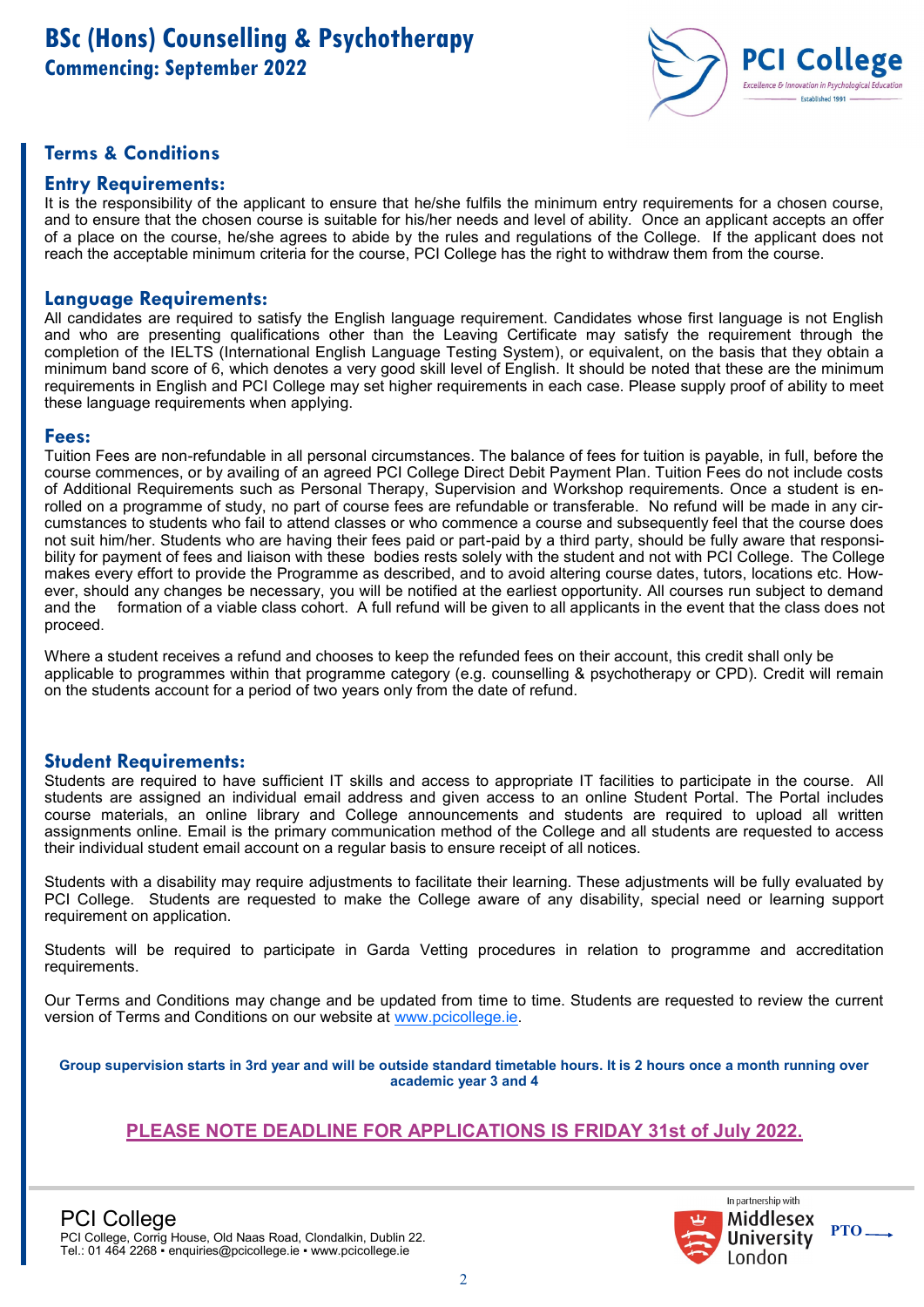

### **Fees**

PCI College tuition fees for courses commencing in September 2022 are as follows:

**Year 1: €5,490\* (Includes all academic and administration costs and charges) Year 2: €4,390 Year 3: €4,390**

study, this is a once off fee and is payable in addition to any Tuition Fees due*.*

**Year 4: €3,360**

**This course is eligible for tax relief on tuition fees.** 

**In order to facilitate students, PCI College has introduced a monthly Direct Debit Plan. Please note that there is an extra charge of €100 for this option.** 

\*Please note that there is an additional charge of €20 for Garda vetting process which is required prior to course entry and it is not included in the above fees. \*\*Students are required to register with Middlesex University before the course commences in the first year of

# **Additional Course Costs**

Course fees do not cover costs associated with Additional Course Requirements including Personal Therapy, Supervision and Workshop requirements .

Fees for Supervision and Personal Therapy are decided by negotiation between you and your Supervisor and Therapist. The average cost for supervision is approximately  $\epsilon$ 60. Personal therapy may also average about €60 per session.

# **Accreditation**

The PCI College BSc (Hons) Counselling & Psychotherapy is fully accredited by the Irish Association for Counselling & Psychotherapy (IACP). This professional body provides standards of practice, professional identification, education/ training and regulation for the counselling and psychotherapy profession in Ireland. The IACP is Ireland's largest and most well-recognised body for counsellors and psychotherapists; GP's, state bodies, HSE professionals and others will often specifically request IACP accreditation when referring clients to counsellors.



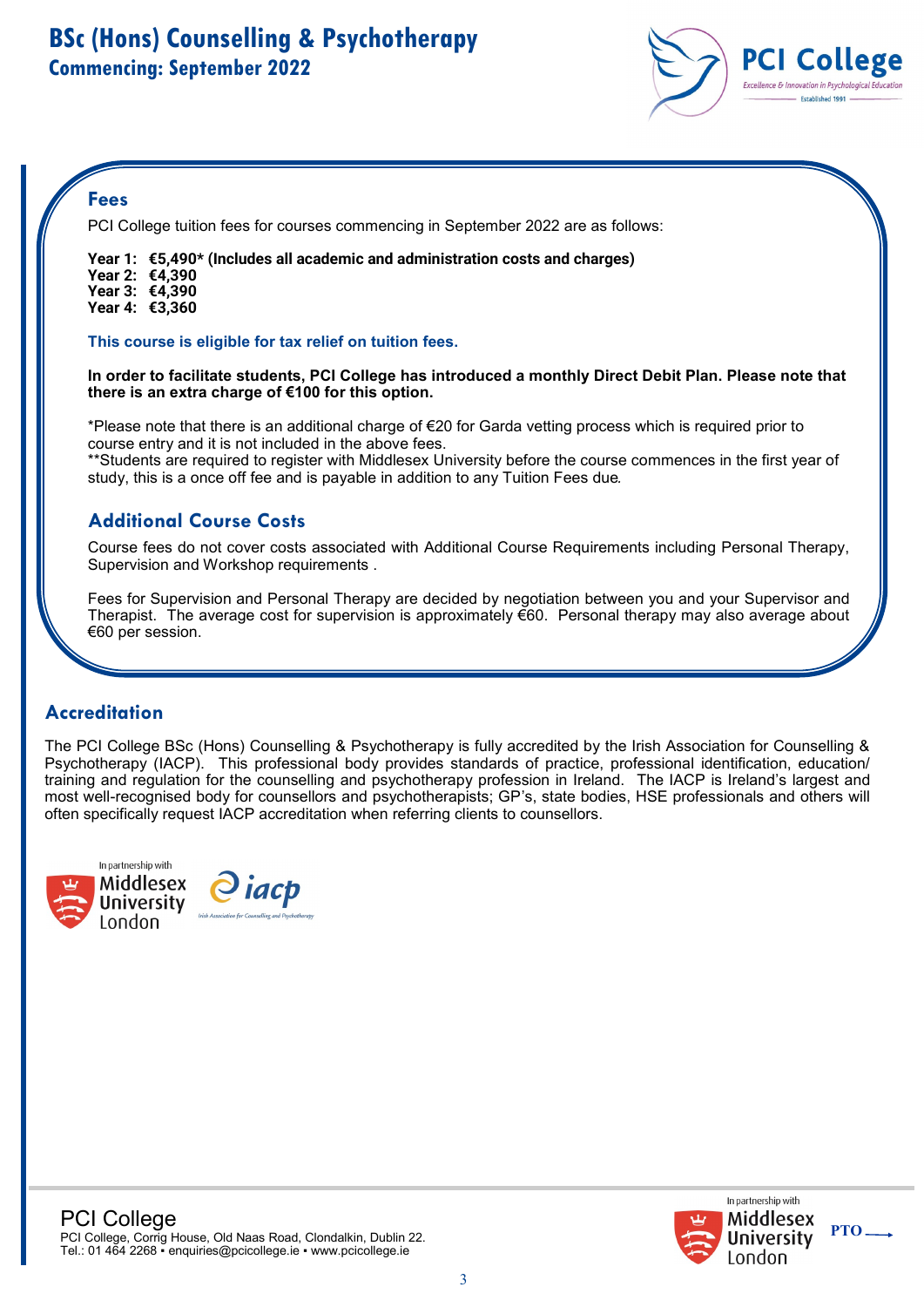# **BSc (Hons) Counselling & Psychotherapy Commencing: September 2022**

# **Application Form**



### **1. Personal Details (please fill in all fields in Block Capitals)**

Name *(for registration - as appears on passport/utility bills)* 

| Forename: National Property | Middle Name: the control of the control of the control of the control of the control of the control of the control of the control of the control of the control of the control of the control of the control of the control of | Surname:                                      |
|-----------------------------|--------------------------------------------------------------------------------------------------------------------------------------------------------------------------------------------------------------------------------|-----------------------------------------------|
|                             |                                                                                                                                                                                                                                |                                               |
|                             |                                                                                                                                                                                                                                | FOR OFFICE USE ONLY                           |
|                             | Gender: etc. but also a control of the control of the control of the control of the control of the control of the control of the control of the control of the control of the control of the control of the control of the con | ID No: $\qquad \qquad \qquad \text{IT: } Y/N$ |
|                             |                                                                                                                                                                                                                                |                                               |
|                             | (for M.U. registration—please leave blank if you prefer not to say)                                                                                                                                                            | Deposit:                                      |
|                             |                                                                                                                                                                                                                                | Interview:                                    |
|                             |                                                                                                                                                                                                                                | Offer:                                        |
|                             |                                                                                                                                                                                                                                | Accepted:                                     |
|                             |                                                                                                                                                                                                                                |                                               |
|                             |                                                                                                                                                                                                                                |                                               |

Where did you see details of this course advertised? (e.g. online search, online advert, website, e-mail-direct market-

ing, Facebook, Twitter, word-of-mouth, press, radio, event)

I wish to apply for a place on the course commencing September 2021. I have indicated my **Top 3 Preferences** of venue and time, from the options below. (1 being the most preferred, 2 being next preferred and so on). Please note that we operate on a first come, first served basis.

| <b>Dublin West</b>                                                                                                                                                                      |                                                                 |            |
|-----------------------------------------------------------------------------------------------------------------------------------------------------------------------------------------|-----------------------------------------------------------------|------------|
| Wednesday $14.00 - 20.00 -$ September 2022*                                                                                                                                             |                                                                 |            |
| Thursday $14.00 - 20.00 -$ September 2022*                                                                                                                                              |                                                                 |            |
| Saturdays 9.30 - 17.30 - September 2022*                                                                                                                                                |                                                                 |            |
| <b>Kilkenny</b>                                                                                                                                                                         |                                                                 |            |
| Wednesday 14.00 - 20.00 - September 2022*                                                                                                                                               |                                                                 |            |
| Saturdays 9.30 - 17.30 - September 2022*                                                                                                                                                |                                                                 |            |
| <b>Athlone</b>                                                                                                                                                                          |                                                                 |            |
| Saturdays 9.00 - 17.30 - September 2022*                                                                                                                                                |                                                                 |            |
| <b>Limerick</b>                                                                                                                                                                         |                                                                 |            |
| Saturdays 9.00 - 17.30 - September 2022*                                                                                                                                                |                                                                 |            |
| <b>Cork</b>                                                                                                                                                                             |                                                                 |            |
| Saturdays 9.00 - 17.30 - September 2022*                                                                                                                                                |                                                                 |            |
| Wednesday 14.00 - 20.00 - September 2022*                                                                                                                                               |                                                                 |            |
| 2. Experience of Counselling (if any)<br>Have you ever attended Counselling/Psychotherapy? □ Yes □ No<br>Have you ever volunteered? $\Box$ Yes $\Box$ No<br>If yes please give details: |                                                                 |            |
|                                                                                                                                                                                         |                                                                 |            |
| <b>PCI College</b>                                                                                                                                                                      | In partnership with<br>Middlesex<br><b>University</b><br>London | <b>PTO</b> |